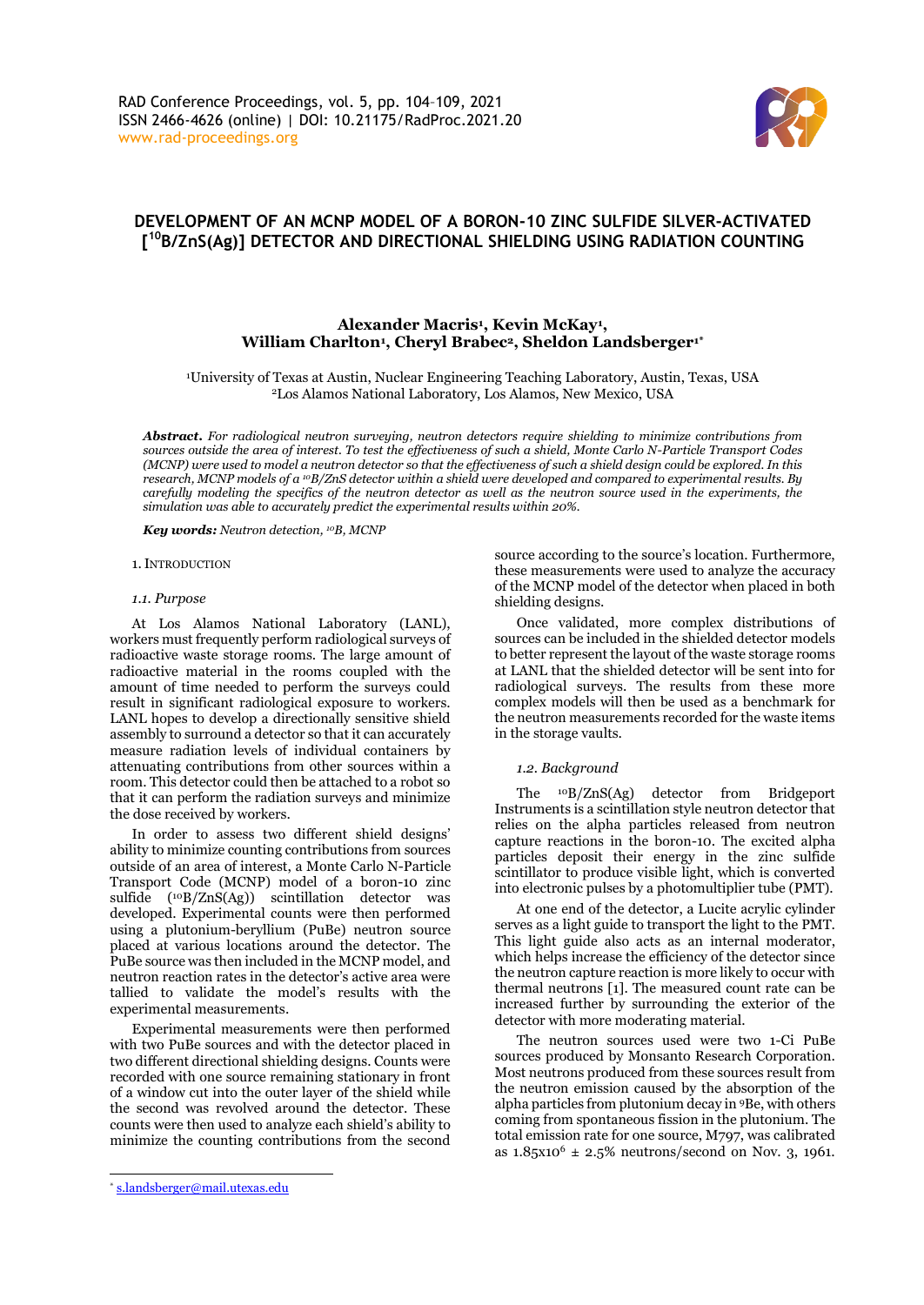The other source, M196, was calibrated with an emission rate of  $1.62x10^6 \pm 2.5\%$  neutrons/second on Aug. 22, 1961. Both PuBe sources have an outer stainless-steel casing and inner cladding made of tantalum that houses the plutonium-beryllium mixture. The initial calibration provided by the manufacturer for source M196 stated a plutonium and beryllium mass of 15.88 grams and 7.93 grams, respectively. M197 was initially calibrated with 15.97 grams of plutonium, of which  $14.856$  grams was  $239$ Pu, and  $7.86$  grams of beryllium.

The two shielding designs developed for the detector include concentric cylindrical layers of both absorbing and moderating materials. One design includes a 2.54 cm thick outer layer of high-density polyethylene (HDPe), a 0.0508 cm thick second layer of cadmium, and 2.54 cm thick innermost layer of borated polyethylene. The second design has the same dimensions and materials but differs in that the borated polyethylene is the outermost layer, followed by the cadmium, and HDPe layers. Both designs include a bottom endcap that is composed of the material that makes up their respective innermost layer. A window is then cut through the outermost layer so that there is less attenuating material between the detector and a source in front of the opening. This allows for more neutrons passing through the window to reach the detector while those coming from outside the area are attenuated by the shielding. Both shielding designs can be seen below in Figure 1.



Figure 1. Two Directional Shielding Designs with Concentric Layers of Borated Polyethylene, Cadmium, and HDPe.

#### 2. EXPERIMENTAL

The neutron measurements were performed in a large concrete room at the Nuclear Engineering Teaching Lab at the University of Texas at Austin.

105 The first counts recorded were with only source M196 placed 63.5 cm (25 inches) in front of the detector face with a borated polyethylene housing placed around the detector. The borated polyethylene housing around the detector can be seen below in Figure 2. The source was then revolved around the detector at intervals of 15° with respect to the detector face at a constant distance of 63.5 inches. The purpose of recording measurements at each angle was to evaluate how the recorded counts changed according to the angular location of the source. These measurements at each angle, which can be seen in Figure 3, were then modelled in MCNP to evaluate whether the detector model was accurate for multiple source locations. A background count was also recorded

with the detector placed in the borated polyethylene housing, but the background was considered negligible because the count rate was on the order of one count per 1000 seconds.



Figure 2. <sup>10</sup>B/ZnS(Ag) Detector Placed in Borated Polyethylene Housing.

The purpose of the borated polyethylene housing was to minimize the counting contributions from neutrons that scattered off miscellaneous items within the room and back towards the detector. The empty space between the blocks and the detector do not pose a problem for neutron detection. The various objects in the room would be very difficult to include in the MCNP model, so having the absorbing material helped limit the neutrons reaching the detector to those coming directly from the source, which is more accurate for comparison to the results given by the MCNP models. These measurements were used as a benchmark for the MCNP model without the LANL shield around it to ensure that our model of the detector does not depend on the LANL shield.



Figure 3. Measured Count Rate for Source M196 Located at Various Angles with Detector Placed in Borated Polyethylene Housing.

Error bars are present in Figure 3; however, they are too small to be seen as the uncertainty was assumed using only counting statistics with the uncertainty being the square root of the total counts divided by the counting time. This will be the case for all experimental measurements taken. The real uncertainty is higher than this approximation due to factors such as room return neutrons, but this uncertainty cannot be known precisely.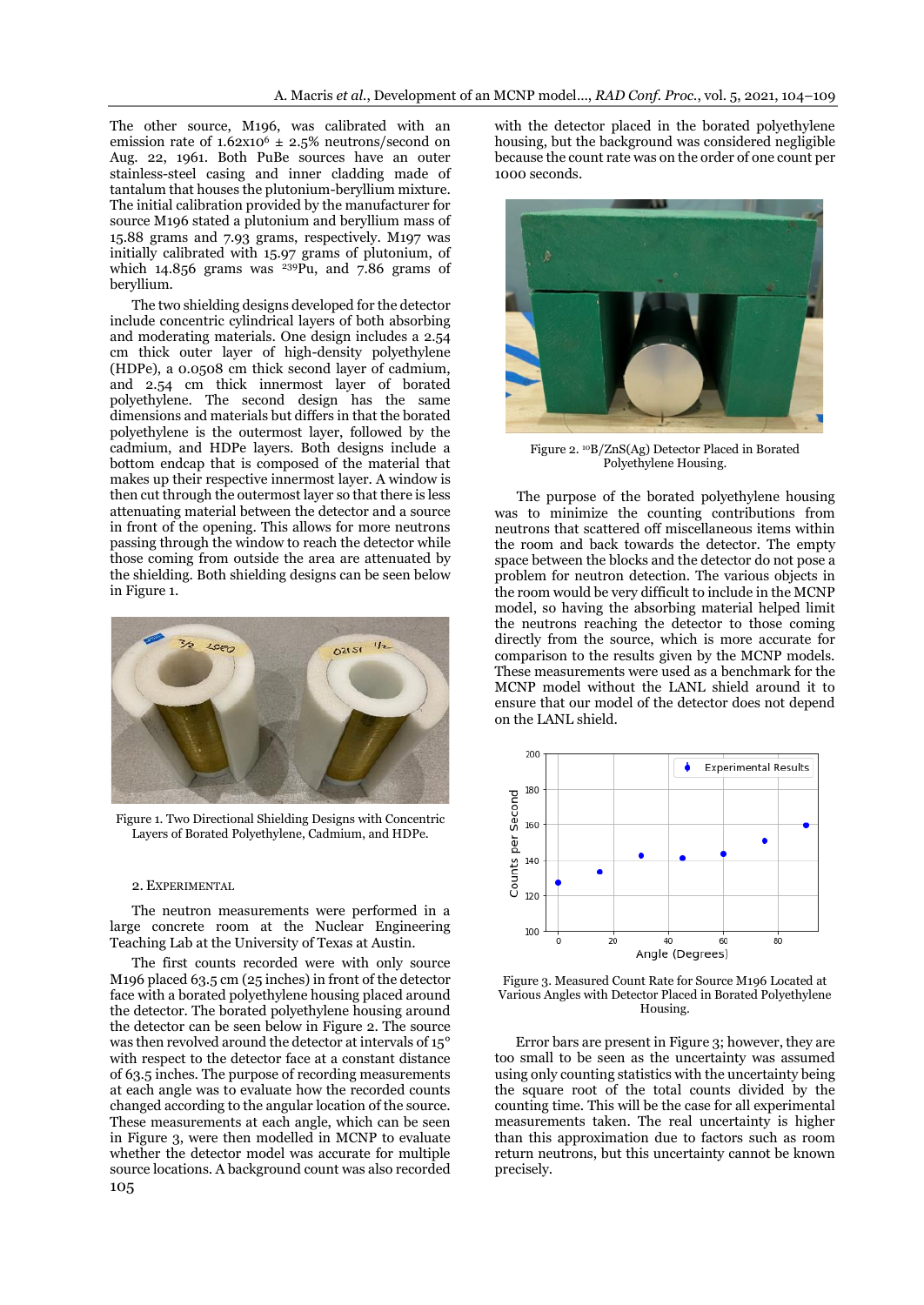As seen in Figure 3, the measured count rate increased as the source was rotated towards the side of the detector. This is due to both the inner geometry of the detector and the borated polyethylene housing. The active detecting element is a thin layer of the <sup>10</sup>B/ZnS(Ag) mixture deposited around the curved portion of the cylindrical Lucite light guide. As the source moved toward the side of the detector, the effective surface area of the detector increased due to the source being located more directly in front of the detecting layer. Furthermore, as the source was moved towards the side of the detector, more neutrons passed through the borated polyethylene housing. The large amount of hydrogen in the polyethylene moderated the incident fast neutrons, which make up most of the neutron spectrum from PuBe sources [2]. This increased the likelihood that they would be absorbed in the detector's active layer due to <sup>10</sup>B having a higher absorption cross-section for thermal neutrons.

The next set of measurements were performed with the detector placed within the cylindrical directional shields pictured in Figure 1 and with both PuBe sources present. This experimental setup is pictured below in Figure 4. The borated polyethylene housing was not needed for these measurements because the cylindrical shields provided the attenuation for scattered neutrons.



Figure 4. 10B/ZnS(Ag) Detector Placed in Directional Shield with Source M196 Located in Front of Shield Window and Source M797 Offset by 30°.

Background counts were performed again with the detector placed in both shielding designs prior to introducing the PuBe sources. The measured background proved to be negligible as the count rate was on the order of 0.001 cps.

Counts were then recorded with source M196 placed directly in front of the shield window at 63.5 cm (25 in.) from the center of the detector. These counts served as the baseline for the expected number of counts from source M196 since there were no outside sources present. Source M797 was then placed alongside source M196 in front of the shield window. Starting at this position, source M797 was revolved around the detector

at intervals of 15° with respect to the center of the detector at a constant distance of 63.5 cm, while source M196 remained at its position in front of the shield window. The inclusion of two sources in the experiment served to simulate the shields' desired directional applications and compare the shields' effectiveness at minimizing the counting contributions from outside sources. The experimental results were also used to verify the accuracy of the MCNP model of the detector when placed in the shielding.

After performing measurements with the detector placed in the cylindrical shields, the same procedure was done with the detector standing vertically, like in Figure 4, but with no shielding present. While these measurements were not used to compare to the MCNP models, they were used to assess the effects each shield had on the measured count rates.



Figure 5. Neutron Count Rate Comparison Between Unshielded and Shielded Detector Setups According to the Angular Location of Source M797.

As seen in Figure 5, the count rates were lower at each angle for the unshielded detector than they were for both shielded detectors. This is because the efficiency of the detector increases in the presence of moderating material due to the <sup>10</sup>B in the detector being more likely to absorb slower neutrons. So, without any shielding placed around the detector, most of the fast neutrons born from the PuBe sources pass through the detector without being detected.

The purpose of the cylindrical shielding designs was to attenuate only the neutrons coming from sources located outside of the area in front of the shield window so that accurate measurements could be made of a source in front of it. In analyzing the results in Figure 5, one sees that the neutron count rate decreases as source M797 is moved away from the window for both shields whereas it begins to increase for the unshielded detector. The decrease in counts is caused by an increase in the amount of shielding outside of the window due to the presence of the outer layer. So, as the solid angle between source M797 and the window decreases, more neutrons must travel through all three layers of shielding to reach the detector.

To compare both shields' ability to limit the counting effects of the second source on the measurement of the first in front of the window, the ratio of counts recorded with both sources present to the number of counts measured from just source M196 are listed below in Table 1. With only one source placed in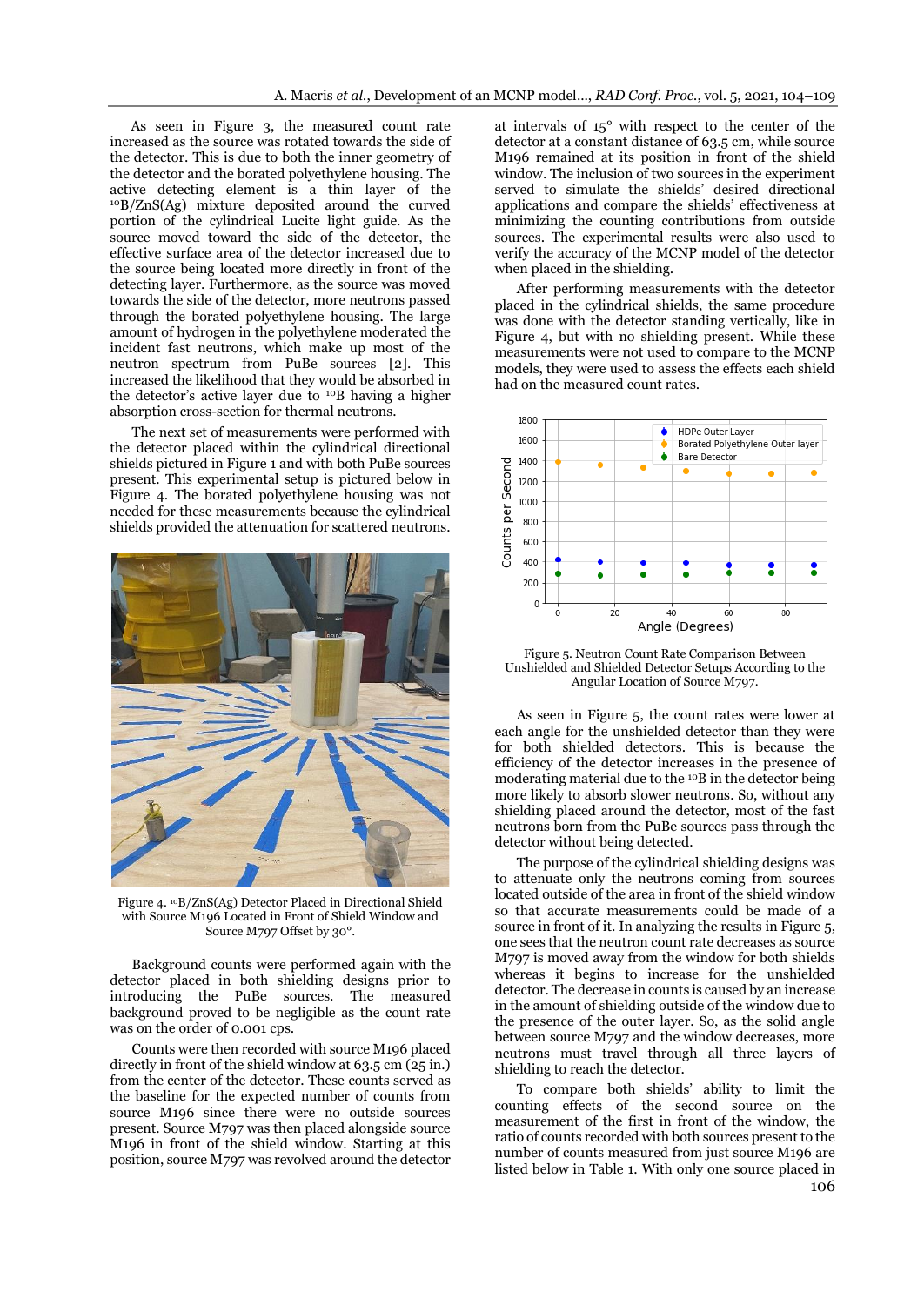front of the detector, the count rates were measured to be 183.5 cps  $\pm$  0.7% and 604.3 cps  $\pm$  0.4% for the designs with HDPe and borated polyethylene as the outer layer, respectively. For the unshielded detector, the count rate with one source was  $124.15 \text{cps} \pm 0.82\%$ . Table 1 shows the ratio of the counts recorded with both sources present to the counts recorded with only one source present at a fixed location in front of the shielding window. The angle represents the location of the second source relative to the center of the detector, with 0° located directly in front of the window in the shielding design, as shown in Figure 4. At each angle, the sources are 25" away from the center of the detector.

Table 1. Ratios of Count Rates Measured with Two Sources Present Versus One Source for Different Locations of the Second Source.

| Angle           | <b>Borated HDPe</b><br>Ratio | <b>HDPe Ratio</b> | Unshielded<br>Ratio |
|-----------------|------------------------------|-------------------|---------------------|
| $0^{\circ}$     | $2.30 \pm 0.44\%$            | $2.32 \pm 0.81\%$ | $2.30 \pm 0.98\%$   |
| $15^{0}$        | $2.25 \pm 0.45\%$            | $2.21 \pm 0.81\%$ | $2.19 \pm 0.99\%$   |
| 300             | $2.20 \pm 0.45\%$            | $2.16 \pm 0.82\%$ | $2.25 \pm 0.98\%$   |
| $45^{0}$        | $2.15 \pm 0.45\%$            | $2.14 \pm 0.82\%$ | $2.27 \pm 0.98\%$   |
| $60^{0}$        | $2.11 \pm 0.45\%$            | $2.03 \pm 0.82\%$ | $2.36 \pm 0.98\%$   |
| $75^{0}$        | $2.11 \pm 0.45\%$            | $2.03 \pm 0.82\%$ | $2.36 \pm 0.98\%$   |
| 90 <sup>0</sup> | $2.12 \pm 0.45\%$            | $2.03 \pm 0.82\%$ | $2.39 \pm 0.98\%$   |

The shield with the HDPe outer layer was more effective at attenuating the neutrons from the second source. The HDPe moderates the incident fast neutrons, increasing the likelihood that they are absorbed in the cadmium and borated polyethylene layers. This is due to both borated polyethylene and cadmium having higher absorption cross-sections for lower energy neutrons. For the other shield, the borated polyethylene serving as the outer layer minimized its ability to absorb neutrons because there was no moderating material to slow down the fast neutrons from the PuBe source. While the borated polyethylene did provide moderation for the neutrons to be absorbed in the inner layers, the HDPe in the innermost layer is not as effective of an absorber of neutrons due to its lower absorption crosssection.

While both shields' ability to attenuate neutrons from the second source improved as it was moved away from the window, neither shield was able to get the recorded counts back to near the initial value recorded with one source. As seen in Table 1, the ratio of counts recorded with two sources to those measured with one leveled out at 60° and was never reduced to less than two. This is partly because the second source, M797, has a higher source strength than M196, but it is also due to an insufficient amount of moderating material outside of the shielding window. <sup>113</sup>Cd, which makes up 12.2% of natural cadmium, has an extremely high thermal absorption cross-section of 20, 600 barns, but this value drops off very quickly as energy increases above the cadmium cutoff energy of  $\sim$  0.7 eV [3]. By increasing the amount of moderating material, more neutrons will

reach thermal energies and be absorbed in the cadmium layer of the shield.

## 3. MCNP MODELING

MCNP 6.2 was used for all simulations. Based on the specifications given by the manufacturer, the MCNP model of the detector, pictured inside a shielding design in Figure 6, includes an active area composed of Lucite coated with a thin layer of a <sup>10</sup>B zinc sulfide mixture, a PMT, and a thin aluminum casing [1]. While the surface density of the boron-10 was specified to be 1.8 mg/cm<sup>2</sup> , the exact thickness of the detecting layer was not specified. A thickness of 0.17 cm was assumed based on the detecting elements found in other types of neutron scintillation detectors [4]. Information from the manufacturer of the detector implied the existence of an additional moderator between the boron detecting layer and the casing, and we chose this to be Lucite, the same material that composes the light guide. The PMT that makes up most the detector's internal volume was modeled as a volume of air, aluminum, and glass  $(Si<sub>2</sub>O)$ . Because aluminum and silicon have similar interaction cross-sections with neutrons, both on the order of 10-5 barns in the primary energy range of the source (~1 MeV), the cell containing the PMT was chosen to be aluminum with a modified density of 0.625  $g/cm^3$  [2] [5]. Oxygen possesses a higher interaction cross section of approximately 10-4 barns. However as there is twice as much silicon in the glass and the neutrons already have such a low interaction probability in the PMT, this was neglected. The aluminum density is that which provides enough mass to meet the mass specification provided by Bridgeport Instruments and is significantly lower than that of unaltered aluminum. All densities and compositions of materials used in this project are taken from Pacific Northwest Laboratory's materials compendium [6].



Figure 6. Detector model inside of the vertical shielding design.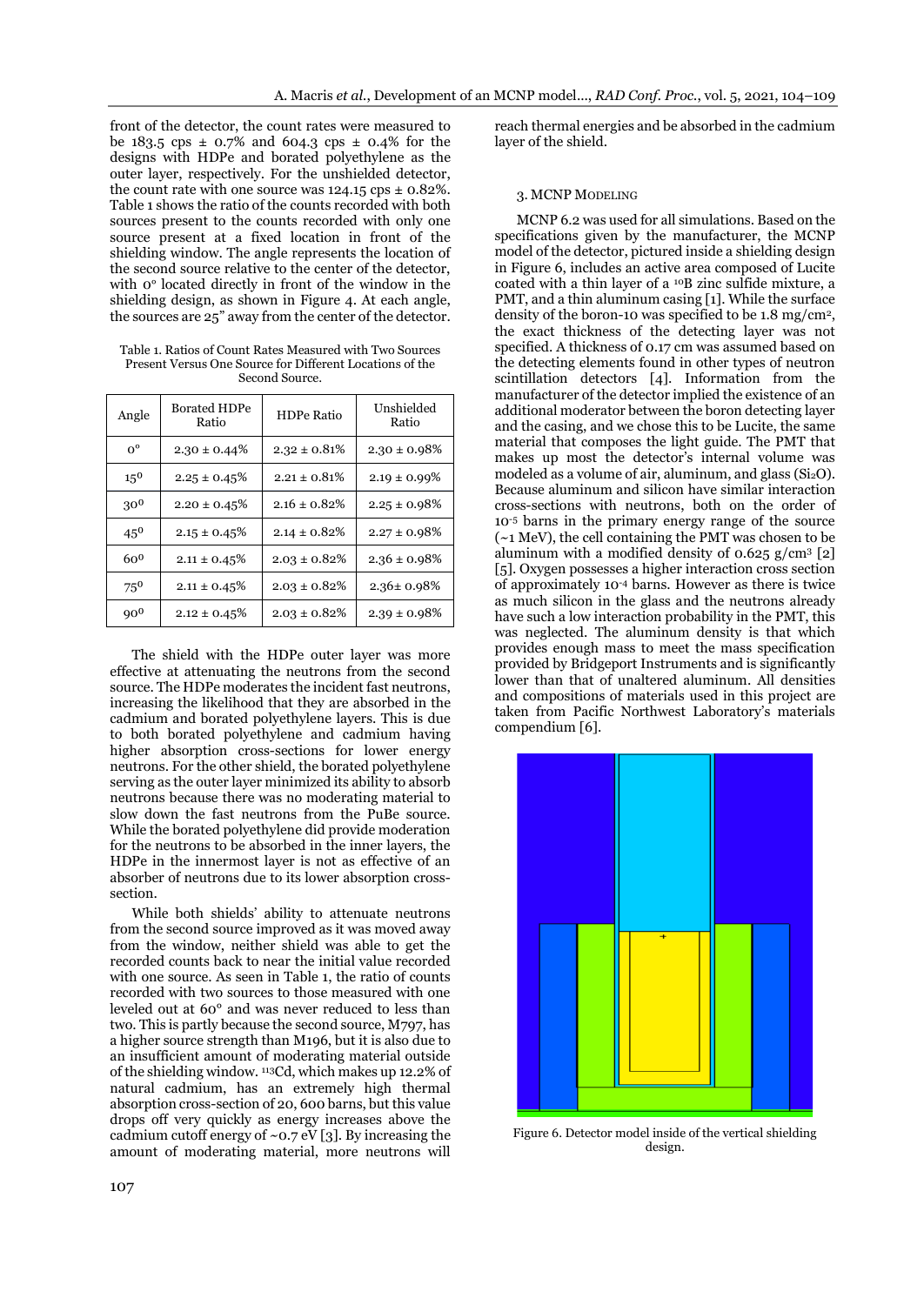To account for some of the neutron scatters occurring from objects in the room, the model also includes the concrete floor and walls, as well as the wooden table and plywood that the experimental setup sits on.

Lastly, the two neutron sources are characterized by the energy spectrum of a PuBe isotopic neutron source [7]. The sources' geometries are defined by an outer stainless-steel container, an inner tantalum cladding, and the plutonium beryllium mixture with the composition given by the manufacturer. The source in the MCNP model was defined as a uniformly distributed cylinder within the cell containing the plutoniumberyllium mixture. The code also includes both alphaneutron reaction neutrons and spontaneous fission neutrons.

Since the calibrated source strengths given by the manufacturer were from the number of neutrons exiting the source container and not the number of neutrons being emitted directly inside the plutonium-beryllium mixture, flux tallies were measured in MCNP on the surface of both source casings to find the fraction of neutrons that exit the source. The result was that 1.4 times as many neutrons were exiting both source casings than were born within the PuBe source cell due to neutrons being emitted from induced fissions in the plutonium. Thus, the modified source strengths used for the MCNP calculations were the calibrated emission rates divided by 1.4.

Average flux (f4) tallies were then measured in the cell containing the thin layer of the <sup>10</sup>B and zinc sulfide mixture, and the resultant F4 tally was modified by a multiplier card to measure the number of neutron absorptions occurring in the <sup>10</sup>B per source particle [8]. This result was then multiplied by the modified neutron emission rates of the sources to get the number of absorptions occurring per second in the <sup>10</sup>B detecting layer, which is analogous to the count rate.

To check the accuracy of the detector model itself, without the effects of the LANL shield, simulations were performed with it laying horizontally within the borated polyethylene housing pictured in Figure 3. Source M196 was placed 25" from the face of the detector and then rotated about the face at this constant distance of 25" in increments of 15°. These results are shown in the graph in Figure 7. The count times for each angle were 120 seconds each.



Figure 7. Comparison of the simulated and experimental results from detector inside of the borated polyethylene "house."

After determining that the simulation results from the "house" setup came within 20% of the experimental results, another experiment was run with the detector vertically inserted into the two LANL shielding designs. The M196 source was placed 25" from the center of the shielding window while the M797 source was rotated about the detector's center in increments of 15°. This setup is picture in Figure 4. This experiment was performed twice: once with each shielding design for a runtime of 120 seconds for each angle. The results from these two experiments are shown in Figures 8a and 8b.



Figure 8a. Comparison of the simulated and experimental results from the shielding configuration with HDPe on the outer layer.



Figure 8b. Comparison of the simulated and experimental results from the shielding configuration with borated polyethylene on the outer layer.

The uncertainty bars from the simulated results result from the uncertainty given to all tally results calculated in MCNP, with error propagation for the uncertainty in each source strength accounted for. This source strength uncertainty was set to 2.5% based on the source strength uncertainty of similar sources [9]. This does not resolve all sources of uncertainty in the simulation results, and the actual uncertainty of these measurements is higher than shown in the graphs. However, other sources of uncertainty such as an inhomogeneous neutron source or anisotropic neutron emission were not accounted for because their exact characteristics are not known. When considering these uncertainties, the comparison for all three simulations fell within the desired 20% range from the experimental